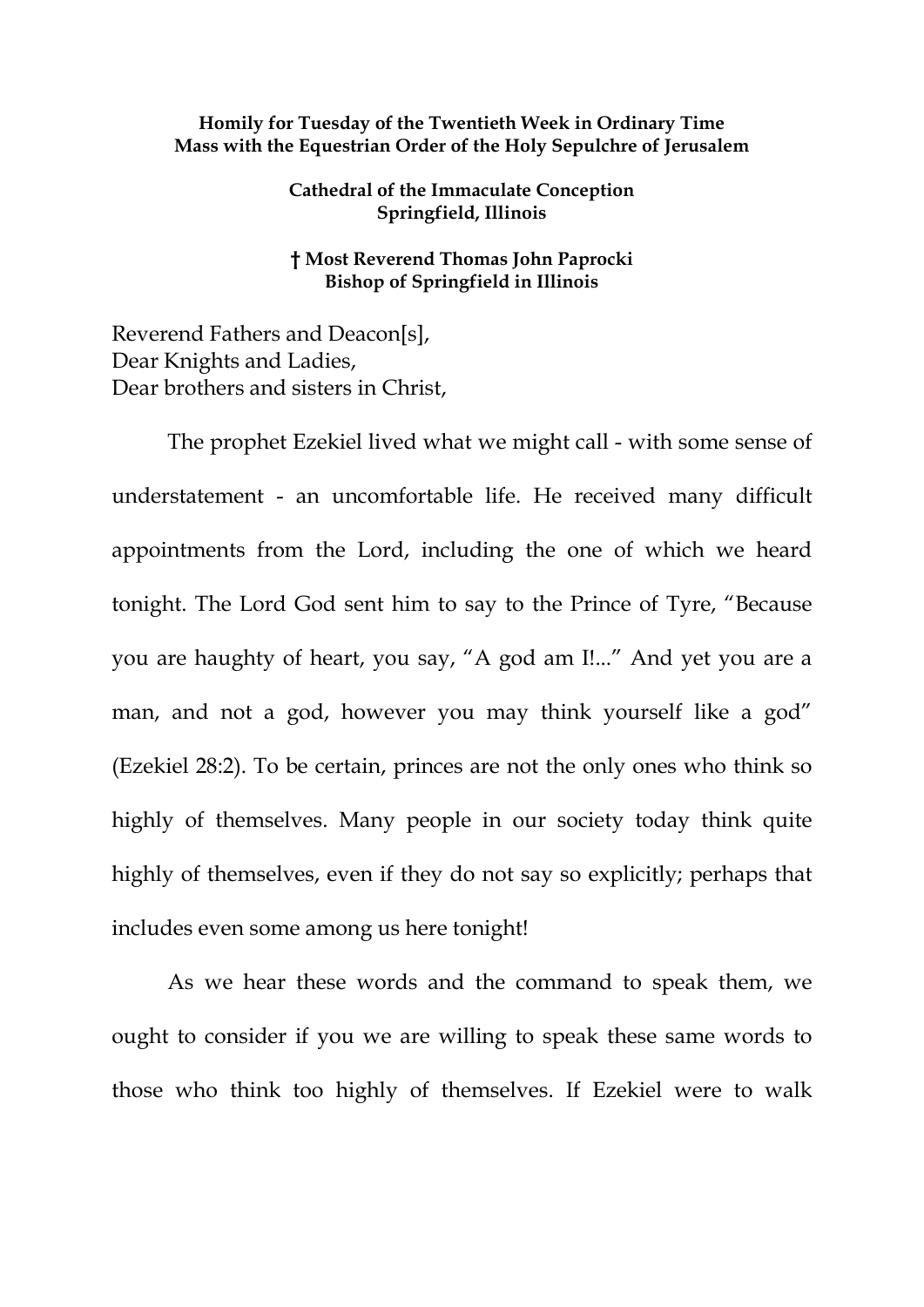through our streets today, to how many of us might he rightly direct these words?

The temptation to seek to place ourselves at the center of attention can be strong. What, then, is the remedy to this temptation? How are we think rightly of ourselves so that we might not be "a people devoid of reason," but be saved (Deuteronomy 32:28)? The remedy is to keep the needle of which Jesus speaks ever before us (cf. Matthew 19:24).

A commentary on the Gospel of Matthew offers these words:

The needle is the Word of God, which is the Son of God himself. The tip of the needle is sharp and subtle: subtle according to his divinity and sharp as to his incarnation. The needle is straight and without curve, that is, without scruple. Through the wound of his Passion the Gentiles now have entered eternal life. Only this needle, the cross, can stitch wounds together. He sewed together once again the tunic of immortality, which had been torn by Adam. It is the needle that sewed the flesh to the spirit. This needle joined together the Jewish people and that of the Gentiles; the apostle says of it, "For he is our peace, who has made us both one" (Ephesians 2:14). This is the needle that joined the broken friendship of angels and human beings. This is the needle that pierces and passes through but does not wound.[1](#page-2-0)

Indeed, how hard it is to pass through the Cross! How hard it is to acknowledge our sins, to confess the many times and ways we have failed to love both God and neighbor, and to allow our own hearts to be pierced with this needle as we pass through it. We fear being wounded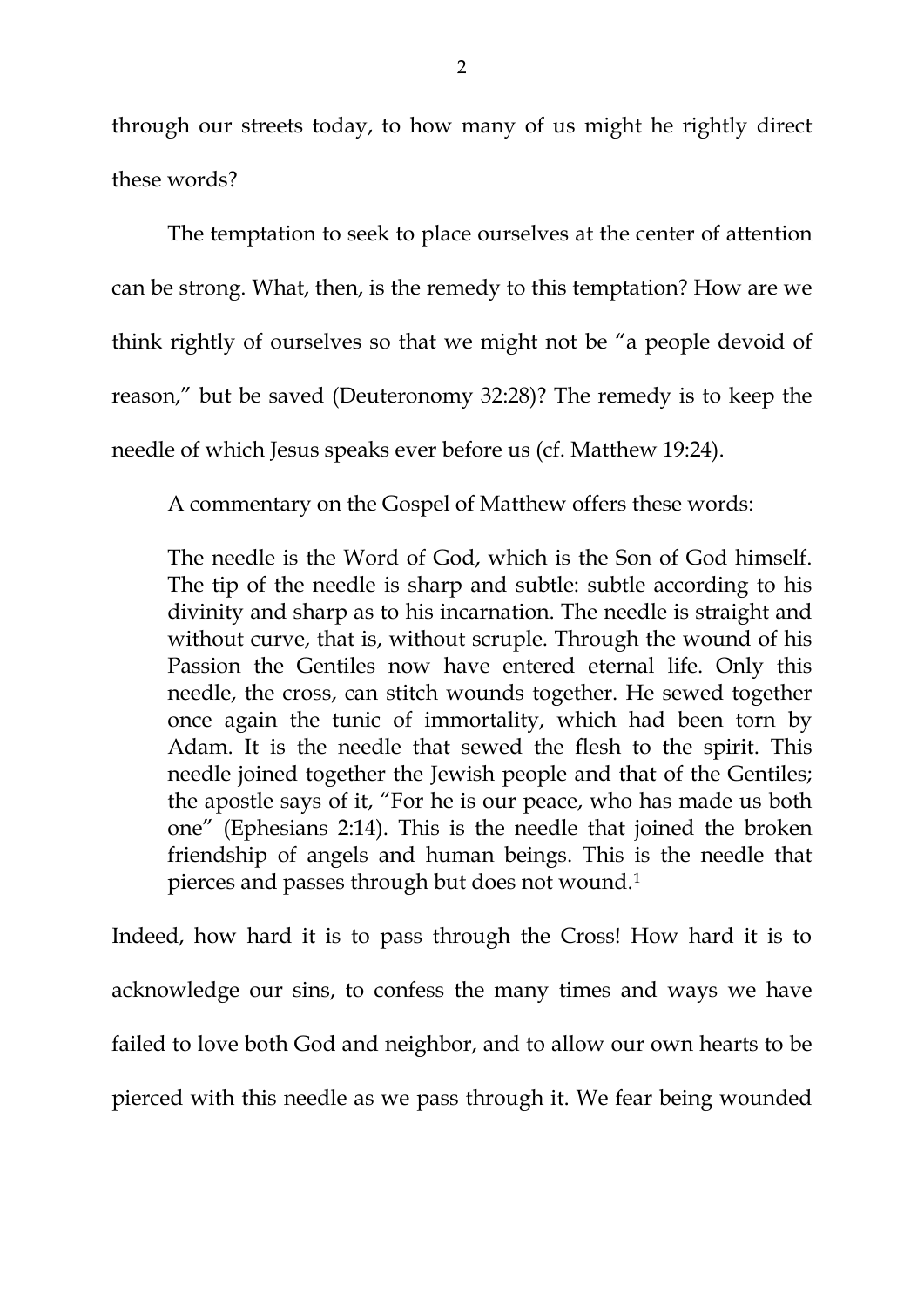and so we seek overlook our sins and think ourselves greater than we are.

The great lover of the Cross, Saint Francis of Assisi, opened himself in an extraordinary way to be pierced by the needle of Christ and passed through it into glory. Saint Francis was well aware of his own failings and never shied away from them. Because he spent so much time contemplating the mystery of the Lord's Cross, he repeatedly said, "What a man is in the eyes of God, that he is and nothing more."<sup>[2](#page-3-0)</sup> If we, dear brothers and sisters, keep the Cross always before us and seek to conform our lives to the mystery of love expressed upon it, then we will have "heaped up riches for [ourselves]" from the poverty of Christ (Ezekiel 28:5; cf. II Corinthians 8:9).

In particular, for those of us who are Knights and Ladies of the Equestrian Order of the Holy Sepulchre of Jerusalem, we should have a special devotion to the cross, the instrument that led to His burial in that earthly tomb in the Holy Land, from which He rose from the dead, but also the trophy of victory that conquered sin and death and that leads us to our eternal salvation.

May God give us this grace. Amen.

<span id="page-2-0"></span> $\overline{a}$ 

<sup>1</sup> *PG* 56:812.